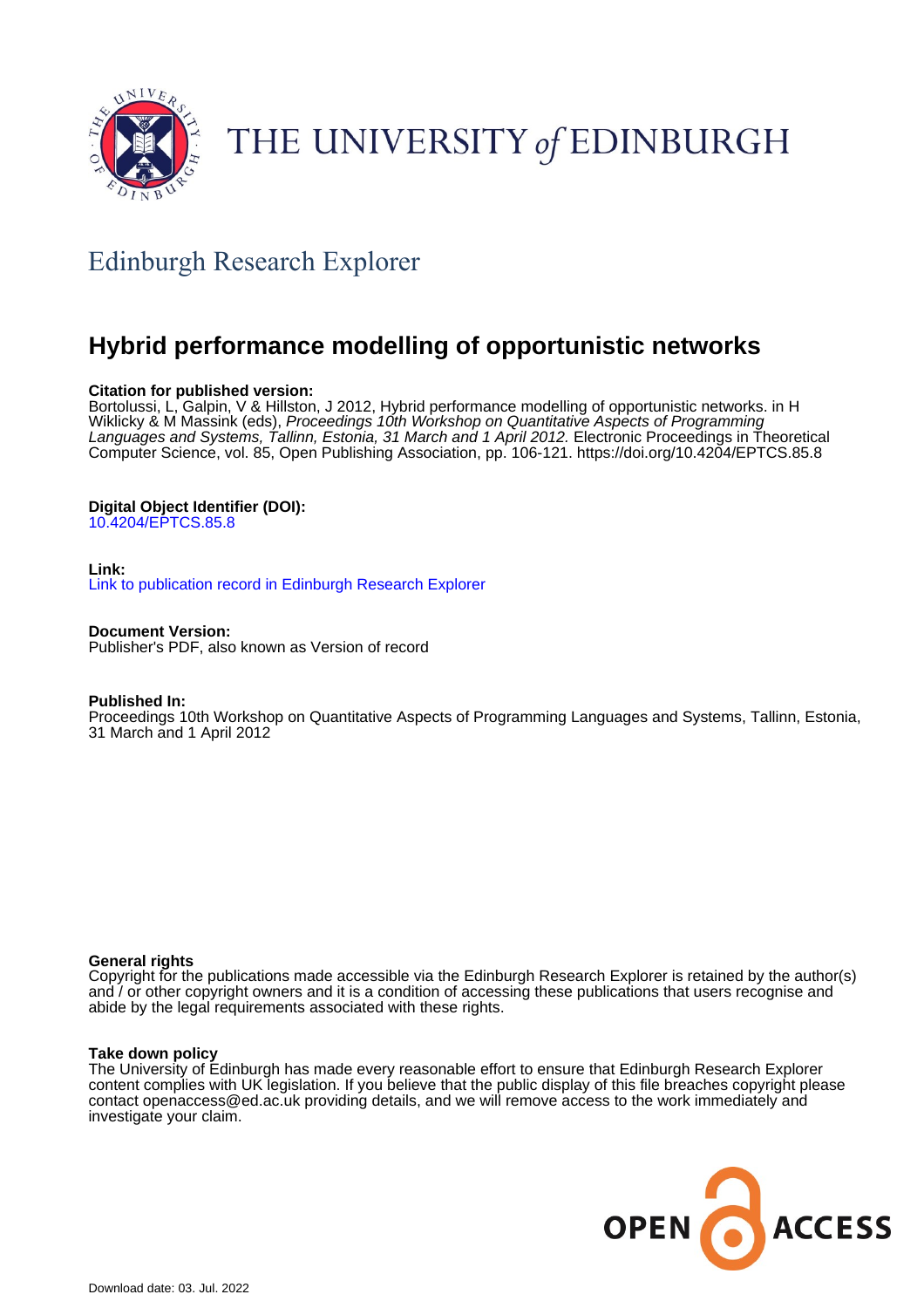# Hybrid performance modelling of opportunistic networks

Luca Bortolussi<sup>1</sup> Vashti Galpin<sup>2</sup> Jane Hillston<sup>2</sup>

<sup>1</sup> Department of Mathematics and Computer Science, University of Trieste <sup>2</sup> Laboratory for Foundations of Computer Science, School of Informatics, University of Edinburgh luca@dmi.units.it, Vashti.Galpin@ed.ac.uk, Jane.Hillston@ed.ac.uk

We demonstrate the modelling of opportunistic networks using the process algebra stochastic HYPE. Network traffic is modelled as continuous flows, contact between nodes in the network is modelled stochastically, and instantaneous decisions are modelled as discrete events. Our model describes a network of stationary video sensors with a mobile ferry which collects data from the sensors and delivers it to the base station. We consider different mobility models and different buffer sizes for the ferries. This case study illustrates the flexibility and expressive power of stochastic HYPE. We also discuss the software that enables us to describe stochastic HYPE models and simulate them.

# 1 Introduction

Hybrid behaviour can arise in widely varying different contexts, both engineered and natural, pure and abstracted. Such systems have elements which are subject to continuous change, interleaved with discrete events which may change the elements themselves as well as their mode of evolution. The continuous aspect of the behaviour may be *pure* in that it is a physical entity which has continuous values, such as temperature or pressure, or may be *abstracted* as an approximation of a discrete quantity such as concentrations of biochemical species within a cell. Thus examples of hybrid systems include thermostatically controlled heating systems and genetic regulatory networks, such as the repressilator [\[13,](#page-15-0) [18\]](#page-15-1).

In this paper we consider an engineered system with abstract continuity: an *opportunistic* network [\[22,](#page-15-2) [32\]](#page-16-1). In such a network, nodes experience periods of disconnectedness, during which they nevertheless may accumulate traffic in the form of packets. Sporadic connectivity is provided by occasional proximity of other nodes. Such connectivity is then exploited to further the progress of packets towards their destination (hence the term *opportunistic*). There are many interesting questions about performance and capacity planning for such networks, but a detailed discrete state representation in which all packets are treated individually can rapidly exceed feasible analysis and can also be expensive in terms of time. Instead, here, we abstract the traffic to be a fluid quantity rather than discrete packets and model the system as a stochastic hybrid system.

Process algebras have a long-established history of use for compositional modelling and analysis of systems with concurrent behaviour. Moreover, when extended with stochastic variables to represent duration and relative probability of events, they have been successfully applied to performance modelling and other forms of quantified analysis. HYPE is one of several recently defined process algebras which extend this capability to the modelling of hybrid systems [\[28,](#page-16-2) [17\]](#page-15-3). In HYPE the focus is on a finegrained compositionality, in which all the *influences* or *flows* which impact the continuous variables in the system are modelled explicitly. Importantly, addressing the modelling in this style removes the need to include ordinary differential equations (ODEs) governing the continuous evolution of such variables in the syntax of the model. Instead the dynamic behaviour emerges, via the semantics of the language, when the components are composed. Moreover, this fine-grained approach gives the language more expressiveness, than say, hybrid automata, as recently demonstrated in [\[16\]](#page-15-4). Furthermore, the use of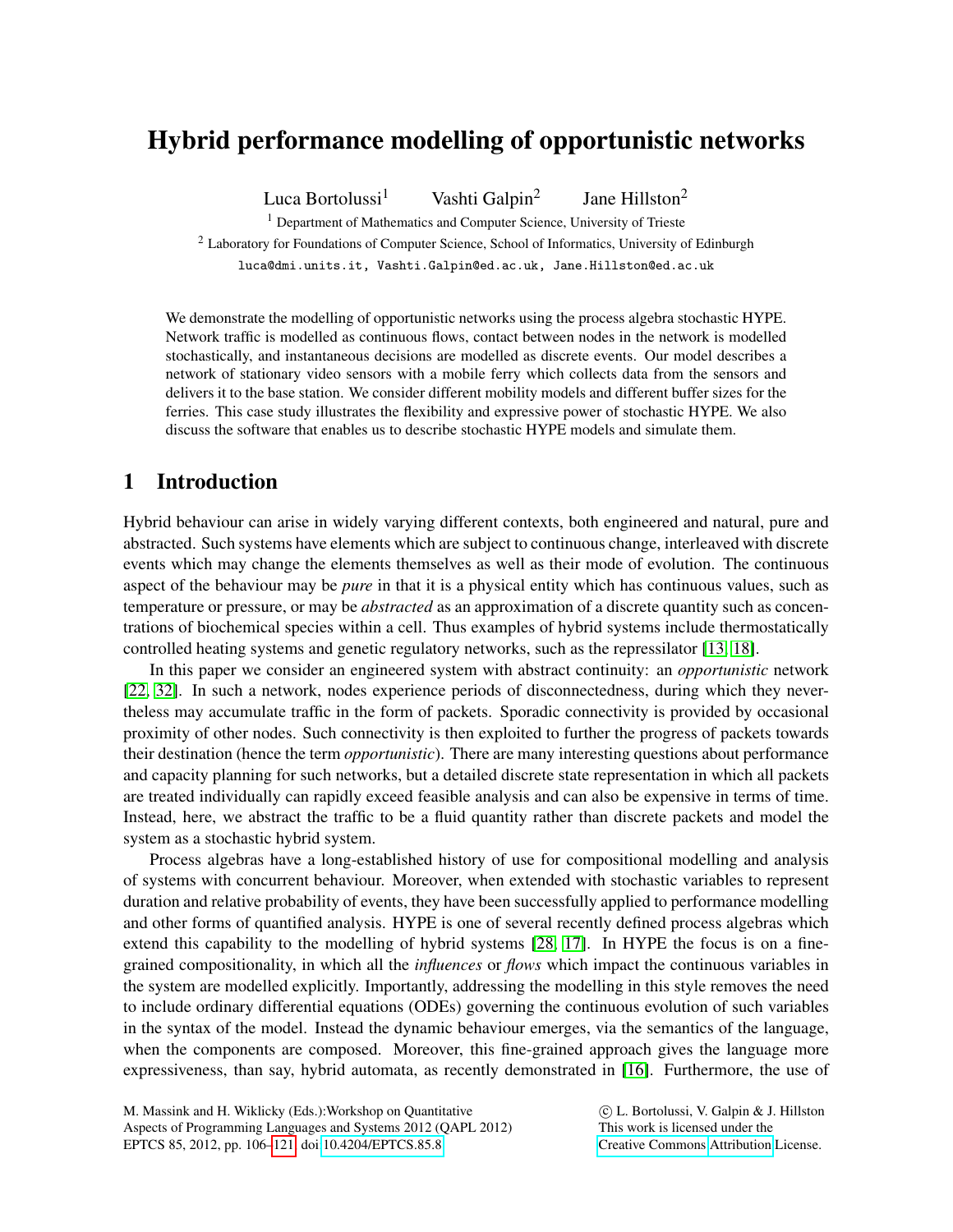flows as the basic elements of model construction has advantages such as ease and simplification of modelling. This approach assists the modeller by allowing them to identify smaller or local descriptions of the model and then to combine these descriptions to obtain the larger system.

In the original definition of HYPE, discrete actions were termed *events* and these were always considered to be *instantaneous* although they could be subject to an activation condition determining just when the instantaneous jump would occur. A distinction was made between *urgent* and *non-urgent* events. Most activation conditions are expressed in terms of conditions on the evolving values of continuous variables and urgent events are triggered immediately when such conditions become true. In contrast, non-urgent events were not tied to the continuous state of the system (denoted by the undefined activation condition ⊥) and could occur randomly at some unspecified time in the future. A recent extension of HYPE [\[7\]](#page-15-5) refined this notion of non-urgent events, by introducing *stochastic events*. These events have an activation condition that is a random variable, capturing the probability distribution of the time until the event occurs. Thus these events still occur non-deterministically, but they are now quantified and so the models admit quantitative analysis. In order to carried out this type of analysis, a novel software tool has been developed which can simulate stochastic HYPE models.

This extended HYPE is ideal for modelling opportunistic networks in which we wish to study the emergent properties when nodes establish contact intermittently, but according to some probability distribution. In other words, we have some expectation of the frequency with which connections are formed, rather than admitting the possibility that this can be indefinitely postponed, as would be the case with non-urgent events. This is more realistic since the intermittent connectivity is usually provided by nodes embedded in vehicles which make regular visits.

The case study presented in this paper consists of stationary nodes that record multimedia data, specifically video, and a mobile node on a vehicle that collects the data and delivers it to a stationary base station. Since a characteristic of multimedia is very high data volume, this scenario is particularly appropriate for the fluid approach that we take here. We are specifically interested in two parameters of the model: how much data storage is required for the ferry and how often should it interact with the video sensors.

The rest of this paper is organised as follows. In Section [2](#page-2-0) we briefly recall the basic notions of stochastic HYPE by means of a running example. This includes an account of the novel software tool which has been developed to simulate stochastic HYPE models. Next, in Section [2.1](#page-6-0) we give a more detailed description of opportunistic networks, and the particular system we are considering. Section [4](#page-9-0) presents a general framework for describing opportunistic networks, presents the stochastic HYPE model of the case study and the results of its analysis. Finally, Sections [5](#page-11-0) and [6](#page-13-0) discuss related work, future research and draw final conclusions.

# <span id="page-2-0"></span>2 Stochastic HYPE

In this section we present the definition of stochastic HYPE [\[7\]](#page-15-5) and introduce a small example to illustrate the definition. More details about the language can be found in [\[7,](#page-15-5) [17,](#page-15-3) [16\]](#page-15-4). We consider a basic model of a network node with a buffer, which can receive packets from an input channel and send packets to an output channel. We assume that the number of packets that travel through the node and that are stored in the buffer is large, hence we describe them as a fluid quantity. Received packets are stored in the buffer, waiting to be sent. We allow reception and sending of packets to happen concurrently, but it is equally simple to enforce a mutually exclusive send/receive policy. We also assume that uplinks and downlinks are not always working, but they are activated and deactivated depending on the availability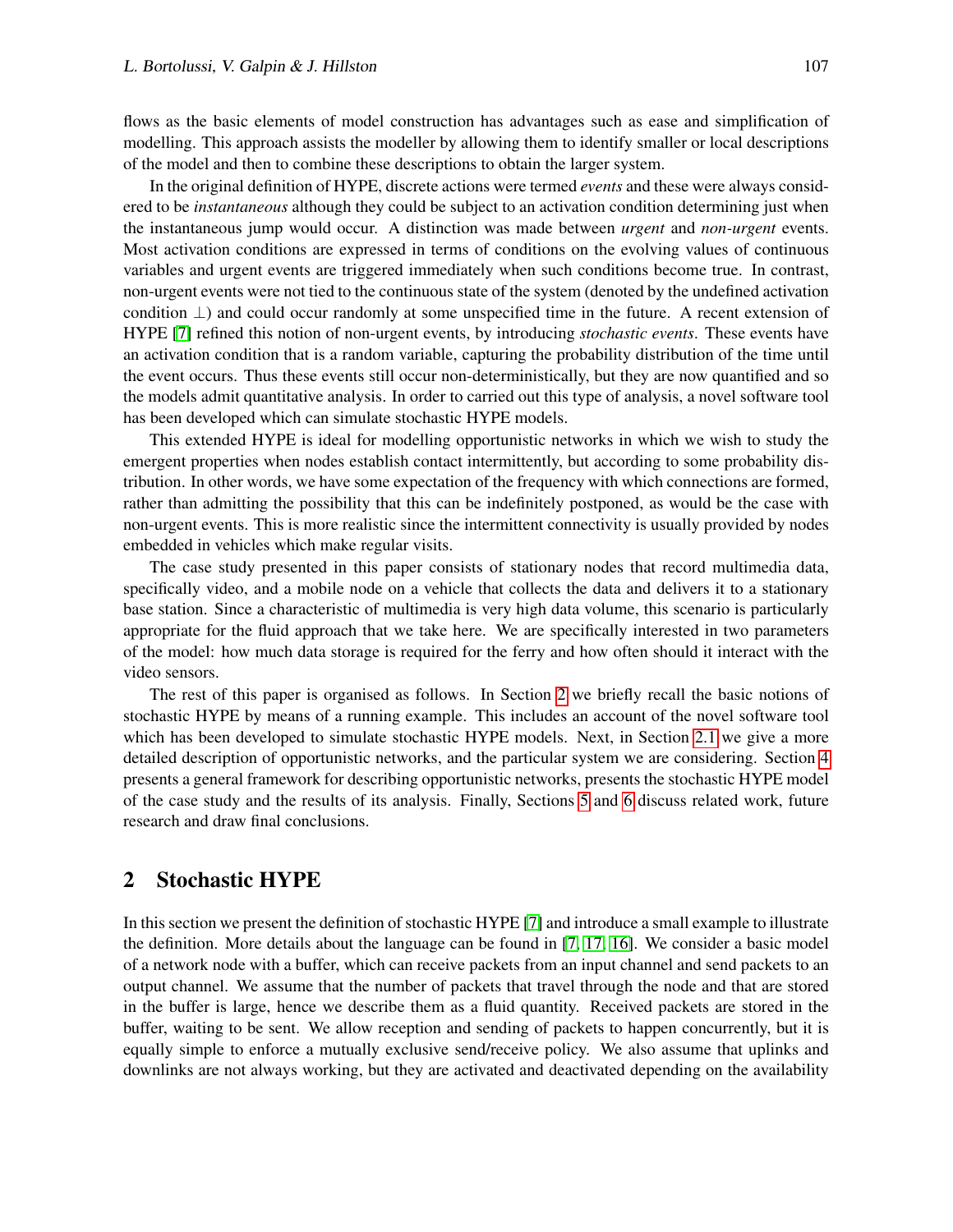$\mathit{Buffer} \stackrel{\text{def}}{=} \mathit{Sys} \boxtimes \underset{M}{\text{init}}. \mathit{Con} \quad \text{with} \quad M = \{\underset{m}{\text{init}}, \overline{\text{on}}_{in}, \overline{\text{off}}_{in}, \overline{\text{on}}_{out}, \overline{\text{off}}_{out}, \overline{\text{empty}}, \underline{\text{full}}\}.$ 

*Sys def* <sup>=</sup> *Input* BC {init} *Output Input def* = on*in*:(*in*,*rin*, *const*).*Input* +off*in*:(*in*,0, *const*).*Input*+ full:(*in*,0, *const*).*Input* +init:(*in*,0, *const*).*Input Output def* = on*out*:(*out*,−*rout*, *const*).*Output* +off*out*:(*out*,0, *const*).*Output*+ empty:(*out*,0, *const*).*Output* +init:(*out*,0, *const*).*Output Con def* <sup>=</sup> *Conin* BC/0 *Conout Conin def* = on*in*.*Con*<sup>0</sup> *in Con*<sup>0</sup> *in def* = off*in*.*Conin* +full.*Conin Conout def* = on*out*.*Con*<sup>0</sup> *out Con*<sup>0</sup> *out def* = off*out*.*Conout* +empty.*Conout iv*(*in*) = *B iv*(*out*) = *B ec*(init) = (*true*,*B* <sup>0</sup> = *b*0) *ec*(on*in*) = (*k on in* ,*true*) *ec*(off*in*) = (*k off in* ,*true*) *ec*(on*out*) = (*k on out*,*true*) *ec*(off*out*) = (*k off out*,*true*) *ec*(full) = (*B* = *maxB*,*true*) *ec*(empty) = (*B* = 0,*true*)

<span id="page-3-0"></span>Figure 1: Simple network node model in stochastic HYPE.

of a connection. These events are described as stochastic, with firing times governed by exponential distributions. Finally, incoming traffic has to be stopped if the buffer becomes full and outgoing traffic has to be stopped when the buffer is empty.

HYPE modelling is centred around the notion of *flow*, which is intended here as some sort of influence continuously modifying one variable. Both the strength and form of a flow can be changed by *events*. In our example, there are two flows modifying the buffer level, modelled by the continuous variable *B*, namely reception and sending of packets. Flows are described by the *uncontrolled system*, a composition of several sequential subcomponents, each modelling how a specific flow is changed by events. For instance, in Figure [1,](#page-3-0) the subcomponent *Input* describes the inflow of packets in the buffer. This subcomponent reacts to four events:  $\overline{on}_{in}$  and  $\overline{off}_{in}$ , modelling the activation and deactivation of the uplink; full, modelling the suspension of incoming traffic due to the buffer becoming full; and init, the first event that sets the initial value of the influence. The tuple  $(in, r_{in}, const)$  following event  $\overline{on}_{in}$ , is called an *activity* or an *influence* and describes how the input affects the buffer level when it is in effect: *in* is the name of the influence, which provides a link to the target variable of the flow (*B* in our example), *rin* is the strength of the influence and *const* is the influence type, identifying the functional form of the flow (which is specified separately by the interpretation  $\llbracket const \rrbracket = 1$ ). When the input is switched off, the influence  $(in, r<sub>in</sub>, const)$  is replaced by  $(in, 0, const)$  i.e. the influence strength of the input becomes zero. The other subcomponent affecting buffer level is the output component, modelling the sending of packets. States of a HYPE model are collections of influences, one for each influence name, defining a set of ordinary differential equations describing the continuous evolution of the system. For instance,  $(in, r_{in}, const)$  contributes to the ODE of *B* with the summand  $r_{in}$ [*const*] =  $r_{in}$ .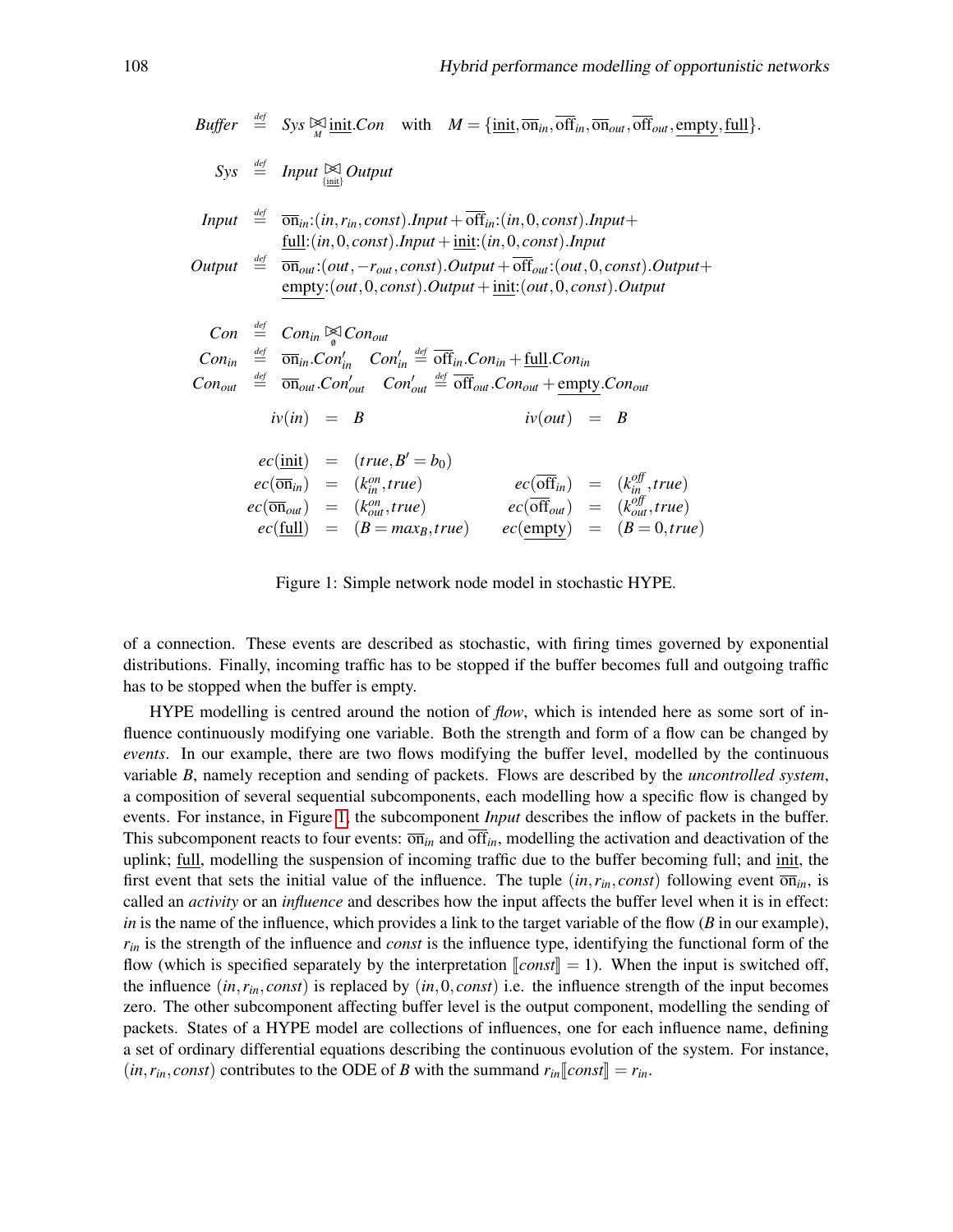The controller *Con*, instead, is used to impose causality on events, reflecting natural constraints or design choices. For instance, *Conin* models the fact that the reception of packets can be turned off only after being turned on. Furthemore, it describes termination of the input if the buffer becomes full, but only if the uplink is active.

Events in stochastic HYPE are of two kinds, either *stochastic* or *deterministic*. Deterministic events a ∈ E*<sup>d</sup>* happen when certain conditions are met by the system. These *event conditions* are specified by a function *ec*, assigning to each event a *guard* or *activation condition* (a boolean predicate depending on system variable, stating when a transition can fire) and a *reset* (specifying how variables are modified by the event). For example,  $ec(full) = (B = max<sub>B</sub>, true)$  states that the uplink is shut down when the buffer reaches its maximum capacity *max<sub>B</sub>*, and no variable is modified. If we wanted to model a policy throwing away a fraction  $\rho$  of the packets when the buffer becomes full, then we could have defined  $ec(\underline{full}) = (B = max_B, B' = (1 - \rho)B)$ . Deterministic events in HYPE are *urgent*, meaning that they fire as soon as their guard becomes true.

Stochastic events  $\bar{a} \in \mathcal{E}_s$  have an event condition composed of a stochastic rate (replacing the guard of deterministic events) and a reset. For instance,  $ec(\overline{\text{on}_{in}}) = (k_{in}^{\text{on}}, true)$  states that the reception of packets is a stochastic event happening at times exponentially distributed with constant rate  $k_{in}^{on}$ . In general, rates define exponential distributions and can be functions of the variables of the system.

For completeness, we provide the formal definition of the syntax of stochastic HYPE.

**Definition 1** A stochastic HYPE model *is a tuple*  $(ConSys, \mathcal{V}, IN, IT, \mathcal{E}_d, \mathcal{E}_s, \mathcal{A}, ec, iv, EC, ID)$  where

- *ConSys is a controlled system as defined below.*
- V *is a finite set of variables.*
- *IN is a set of influence names and IT is a set of influence type names.*
- $\mathcal{E}_d$  *is the set of instantaneous events of the form*  $\underline{a}$  *and*  $\underline{a}_i$ *.*
- $\mathcal{E}_s$  *is the set of stochastic events of the form*  $\overline{a}$  *and*  $\overline{a}_i$ *.*
- $\mathscr A$  *is a set of activities of the form*  $\alpha(\mathscr W) = (1, r, I(\mathscr W)) \in (I\! \times \mathbb R \times I\!T)$  where  $\mathscr W \subseteq \mathscr V$ .
- $ec: \mathscr{E} \to EC$  maps events to event conditions. Event conditions are pairs of activation conditions *and resets. Resets are formulae with free variables in* V ∪V 0 *. Activation conditions for instantaneous events*  $\mathscr{E}_d$  *are formulas with free variables in*  $\mathscr{V}$ *, while for stochastic events of*  $\mathscr{E}_s$ *, they are* functions  $f : \mathbb{R}^{|\mathscr{V}|} \to \mathbb{R}^+.$
- $iv: IN \rightarrow \mathcal{V}$  maps influence names to variable names.
- *EC is a set of event conditions.*
- *ID is a collection of definitions consisting of a real-valued function for each influence type name*  $\llbracket I(\mathcal{W}) \rrbracket = f(\mathcal{W})$  where the variables in W are from  $\mathcal{V}$ .
- $\mathcal{E}, \mathcal{A}, \mathbf{I}N$  and IT are pairwise disjoint.

Definition 2 *A* controlled system *is constructed as follows.*

- Subcomponents *are defined by*  $C_s(W) = S$ *, where*  $C_s$  *is the subcomponent name and S satisfies the* grammar  $S' ::= a : \alpha.C_s \mid S' + S'$  ( $a \in \mathscr{E} = \mathscr{E}_d \cup \mathscr{E}_s$ ,  $\alpha \in \mathscr{A}$ ), with the free variables of S in  $\mathscr{W}$ .
- Components *are defined by*  $C(W) = P$ , where C is the component name *and* P satisfies the gram*mar*  $P' ::= C_s(\mathcal{W}) \mid C(\mathcal{W}) \mid P' \trianglerighteq P'$ , with the free variables of P in W and  $L \subseteq \mathcal{E}$ .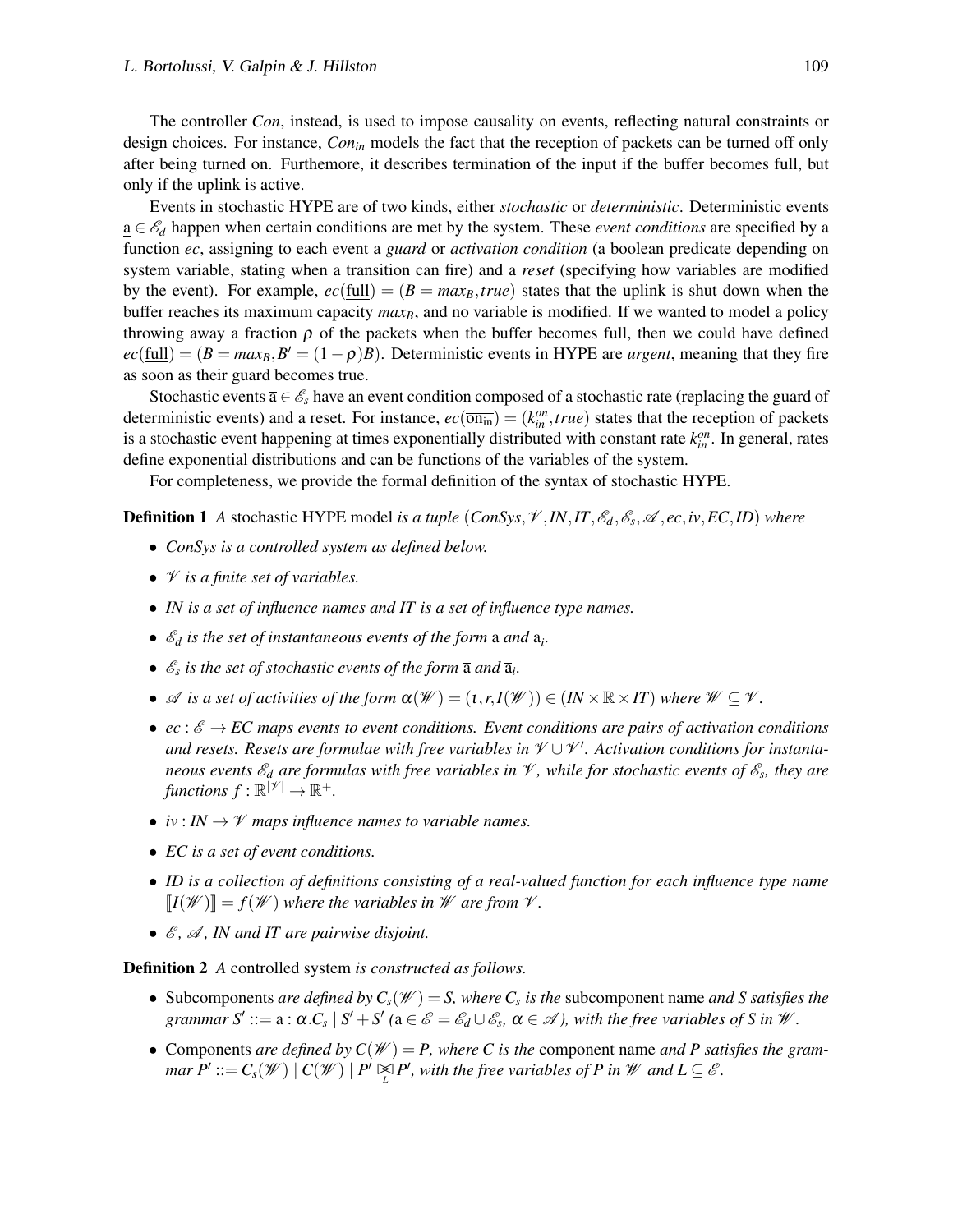- *An* uncontrolled system  $\Sigma$  *is defined according to the grammar*  $\Sigma' ::= C_s(\mathcal{W}) | C(\mathcal{W}) | \Sigma' \boxtimes \Sigma'$ , *where*  $L \subseteq \mathcal{E}$  and  $\mathcal{W} \subseteq \mathcal{V}$ .
- Controllers *only have events:*  $M ::= \underline{a}.M \mid 0 \mid M + M$  with  $\underline{a} \in \mathscr{E}$  and  $L \subseteq \mathscr{E}$  and Con ::=  $M \mid Con \underset{L}{\bowtie} Con.$
- *A* controlled system *is ConSys* ::=  $\Sigma \boxtimes \underline{\text{init}}$ .*Con where L*  $\subseteq \mathscr{E}$ . The set of controlled systems is C*Sys.*

The semantics of HYPE has been defined in [\[17,](#page-15-3) [16\]](#page-15-4), where a mapping to Hybrid Automata [\[20\]](#page-15-6) is also discussed. The semantics of stochastic HYPE [\[7\]](#page-15-5), instead, is given in terms of TDSHA (Transition-Driven Stochastic Hybrid Automata, [\[8\]](#page-15-7)), which are a high level representation of PDMPs (Piecewise Deterministic Markov Processes, [\[11\]](#page-15-8)). PDMPs are stochastic hybrid processes which interleave a deterministic evolution, described by a set of differential equations (depending on the current discrete mode of the system), with discrete jumps, which can be of two types: *spontaneous*, happening at exponentially distributed random times, and *forced*, happening when specific conditions on system variables are met. Both kind of events can reset the state of the system according to a specified reset policy. Intuitively, the dynamics of a stochastic HYPE model is as follows: the system variables will evolve following the solution of a set of ODE, defined by the influences active in the system, one for each influence name. The events that can happen, instead, are determined by the current state of the controller. Active stochastic events happen at random times, while deterministic events happen when their guard becomes true. In both cases, the reset policy of the event is applied. Moreover, the state of the controller and the set of active influences is updated according to model structure. In particular, all influences preceded in subcomponents by the event that occurred will replace the ones with the corresponding name, so that the continuous dynamics can have different modes of operation.

All HYPE models that will be considered in the paper comply with the definition of well-defined HYPE models, given in [\[16\]](#page-15-4). Essentially, each subcomponent must be a self-looping agent of the form  $S = \sum_{i=1}^{k} a_i \alpha_i S + \text{init:}\alpha S$ , with each  $\alpha_i$  of the form  $(i_S, r_i, I_i)$ , where  $i_S$  is an influence name appearing only in subcomponent *S*. Furthermore, synchronization must involve all shared events.

#### 2.1 Simulation software

In this section, we provide some details about the implementation of stochastic HYPE that we used to analyse the model of an opportunistic network presented in the paper. This software tool supports an automatic extraction of basic statistics from a set of stochastic runs, and has plotting facilities (including 3D plots and distribution histograms) and data export facilities. Furthermore, it supports automatic exploration of the parameter space. The user interface is command-line-based, and uses a simple script language to instruct the software.

The basic idea behind the implementation, written in Java and available on request from the authors, is to flatten a HYPE model into a representation in which additional *discrete* variables (i.e., variables that can take only a finite set of values) are introduced to keep track of the current active influences and the current states of the controller. The number of variables required for this encoding is easily seen to be linear in the size of the system, as it requires an additional number of variables equal to the number of different subcomponents plus the number of different states of the controller. Furthermore, this approach has the advantage of avoiding an explicit construction of all the modes of the (stochastic) hybrid automaton associated with a HYPE model. This is possible since modes of such an automaton are uniquely identified by the values of the discrete variables introduced.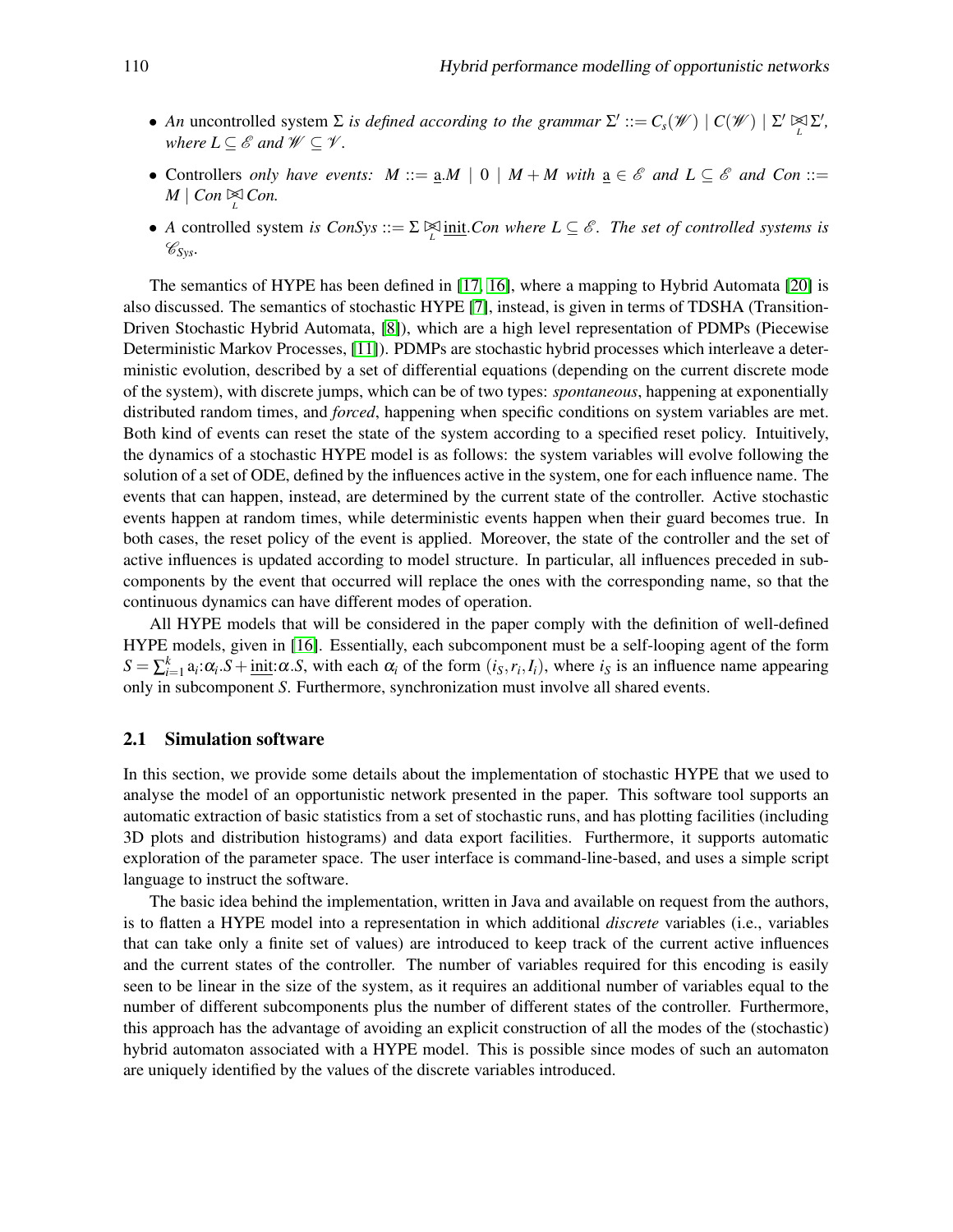```
hype model network_node
```

```
#definitions
var B = 0; //buffer size<br>param maxB = 100; //buffer capa
                        //buffer capacity
param r_in = 1; //input rate
param r_out = -2;
param kon_in = 0.5; //uplink activation rate
param koff_in = 0.05; //uplink deactivation rate
param kon_out = 0.02; //downlink activation rate
param koff_out = 0.01; //downlink deactivation rate
function const() = 1; //constant function<br>guard above(X,K) = X >= K; //X >= K
guard above(X,K) = X \geq K;guard below(X,K) = X \le K; //X \le K#mappings<br>infl in :-> B;
                      //input influence
infl out :-> B; //output influence<br>event on_in = :-> @ kon_in; //input activation
event on_in = :-> @ kon_in;
event off_in = :- > @ koff_in; //input deactivation<br>event on_out = :- > @ kon_out; //ouput activation
event on out = :-> 0 kon out:
event off_out = :-> @ koff_out; //output deactivation
event full = above(B,maxB) :-> ; //buffer full
event empty = below(B,0) :-> ; //buffer empty
#subcomponents
//template to define a switch between two states
switch(on,off,block,r) := off,block,init:[0,const()] + on:[r,const()];
#components
\begin{tabular}{ll} \bf{input} \end{tabular} \begin{tabular}{ll} \bf{input} \end{tabular} \begin{tabular}{ll} \bf{input} \end{tabular} \begin{tabular}{ll} \bf{input} \end{tabular} \end{tabular}output := switch(on_out,off_out,empty,r_out):out; //output component
sys := input <*> output; //uncontrolled system
#controller
con_in := on_incon_in_1; con_in_1 := off_incon_in + full.com_in; //input controller
con_out := on_out.con_out_1; con_out_1 := off_out.con_out + empty.con_out; //output controller
con := con_in || con_out; //system controller
#system
sys <*> con; //system
```
<span id="page-6-0"></span>Figure 2: Code for the example given in Figure [1.](#page-3-0)

To illustrate how the encoding works in terms of the generated ODEs, consider the *Input* component of Section [2.](#page-2-0) To model which influence is active between  $\alpha_1 = (in, r_{in}, const)$  and  $\alpha_0 = (in, 0, const)$ , we need a new variable,  $I_{Input}$ , taking values in  $\{0,1\}$ . If  $I_{Input}$  equals zero, the active influence is  $\alpha_0$ , otherwise the active influence is  $\alpha_1$ . This means that the component of the ODEs associated with variable *B* generated by *Input* is of the form  $r_{in}$   $\llbracket const \rrbracket \langle I_{Input} = 1 \rangle + 0 \llbracket const \rrbracket \langle I_{Input} = 0 \rangle = r_{in} \langle I_{Input} = 1 \rangle$ , where  $\langle \cdot \rangle$  denotes the logical value of a boolean predicate expressed as 0 or 1. Resets and guards of events are modified in order to correctly update the discrete variables introduced. For instance, the reset of event full resets *IInput* to 0.

The tool provides simulation of stochastic and non-stochastic HYPE models, and uses the Java mathematical library MathCommons [\[1\]](#page-14-0) to numerically integrate the ODEs, exploiting its embedded event detection system to manage the firing of events. In particular, stochastic simulation is dealt with in the following way [\[40,](#page-16-3) [8\]](#page-15-7). Consider a stochastic event with rate  $\lambda(t)$ , depending on time via the continuously evolving variables of the system. We compute its cumulative rate  $\Lambda(t_0,t) = \int_{t_0}^t \lambda(s) ds$  by coupling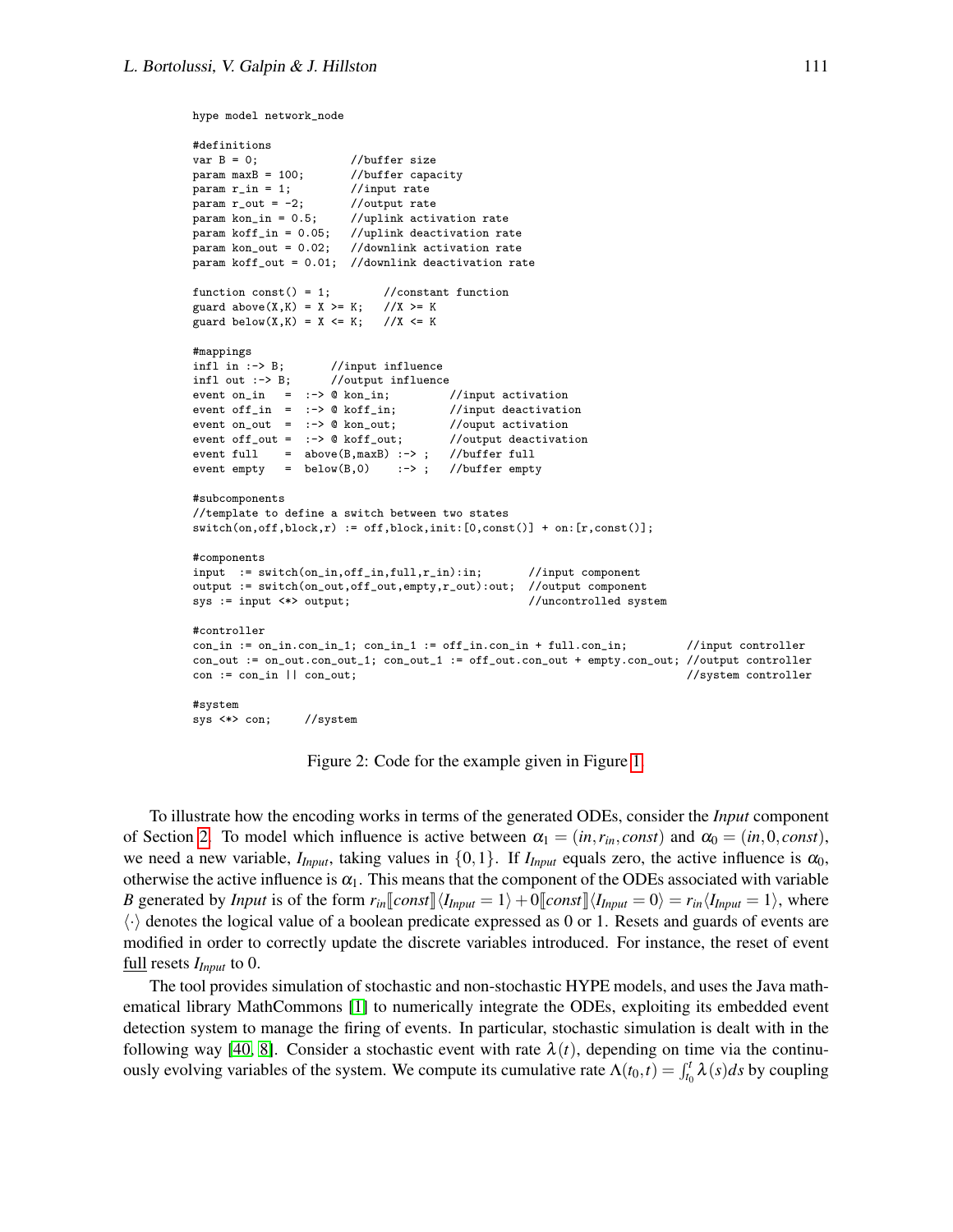with the ODE system, the following equation for  $\Lambda$ :  $\frac{d\Lambda(t_0,t)}{dt} = \lambda(t)$ , with  $\Lambda(t_0,t_0) = 0$ . Then, we fire the stochastic transition as soon as  $\Lambda(t_0,t) = -\ln(U)$ , where  $U \sim Unif(0,1)$  is a uniformly distributed random number in [0,1], sampled using the pseudo-number generator of MathCommons library. Notice that if the rate  $\lambda(t) = \lambda$  is constant, then the firing time is  $-\frac{1}{\lambda}$  $\frac{1}{\lambda} \ln(U)$ , and hence we have the standard Monte Carlo inversion method to simulate exponentially distributed random variables [\[40\]](#page-16-3).

We conclude this section with some details of the language supported by the tool to model with HYPE. Each HYPE model consists of 6 sections. The #definitions section contains the definition of system variables, parameters, expressions shorthands, user-defined functions (which replace influence types in the tool) and boolean predicates. The #mappings section is devoted to the definition of influences (mapping them to variables) and events (specifying their name, guard, reset, and, for stochastic events, rate). In the tool, stochastic events can be guarded. This is rendered in HYPE using suitable discontinuous rate functions. The #subcomponent section contains the description of subcomponents, which can be parameterised (with respect to variables and events) in order to reuse the same definition more than once. In particular, the user can assign more than one event to the same influence and the influence name is assigned to the whole subcomponent, in order to comply to the restrictions of well-defined HYPE models. The #component section, instead, contains the (parametric) description of system components, including the uncontrolled system. The #controller section contains the definition of sequential and compound controllers. Finally, the #system section specifies the complete system by combining a controller and an uncontrolled system. The code for the example of Figure [1](#page-3-0) is given in Figure [2.](#page-6-0) We would like to add additional parameterisation abilities to the software to support systems where we define many similar components. We address this point further in Section [6.](#page-13-0)

# 3 Opportunistic networks

Since stochastic HYPE allows for the modelling of discrete quantities in a fluid manner, it is suitable for network modelling. Furthermore, it has stochastic aspects that model randomness, making it appropriate to model the disconnectedness that can happen in opportunistic networks. Networks are opportunistic when nodes can communicate even though there may never be a direct path between them. They use a *store-carry-forward* approach and decisions about routing are determined dynamically with policies based on the notion of getting a packet closer to its final destination [\[32\]](#page-16-1). Delays may occur but networks of this type can be deployed in environments where disconnectedness is possible but increased time for packet delivery is acceptable. The major challenges in such networks [\[32,](#page-16-1) [22,](#page-15-2) [35\]](#page-16-4) include the following.

- Disconnectedness: A direct path may occur very infrequently or never between any two nodes in the network.
- High latency and low data rate: Due to disconnectedness, there can be significant delays for an individual packet, including those caused by queueing at an intermediate node. This obviously can result in low throughput.
- Limited resources: Nodes are often battery-driven and hence need to conserve energy to lengthen their lifetimes. This means that the amount of storage space or strength and length of radio usage for communication are limited. Additionally, nodes may become permanently disabled due to a hostile environment.

Various protocols have been designed to mitigate the problems caused by these challenges and these protocols have specific objectives [\[35\]](#page-16-4). The main objective is to maximise the probability of a packet reaching its destination. Ideally, at the same time, both the delivery delay and the resource usage should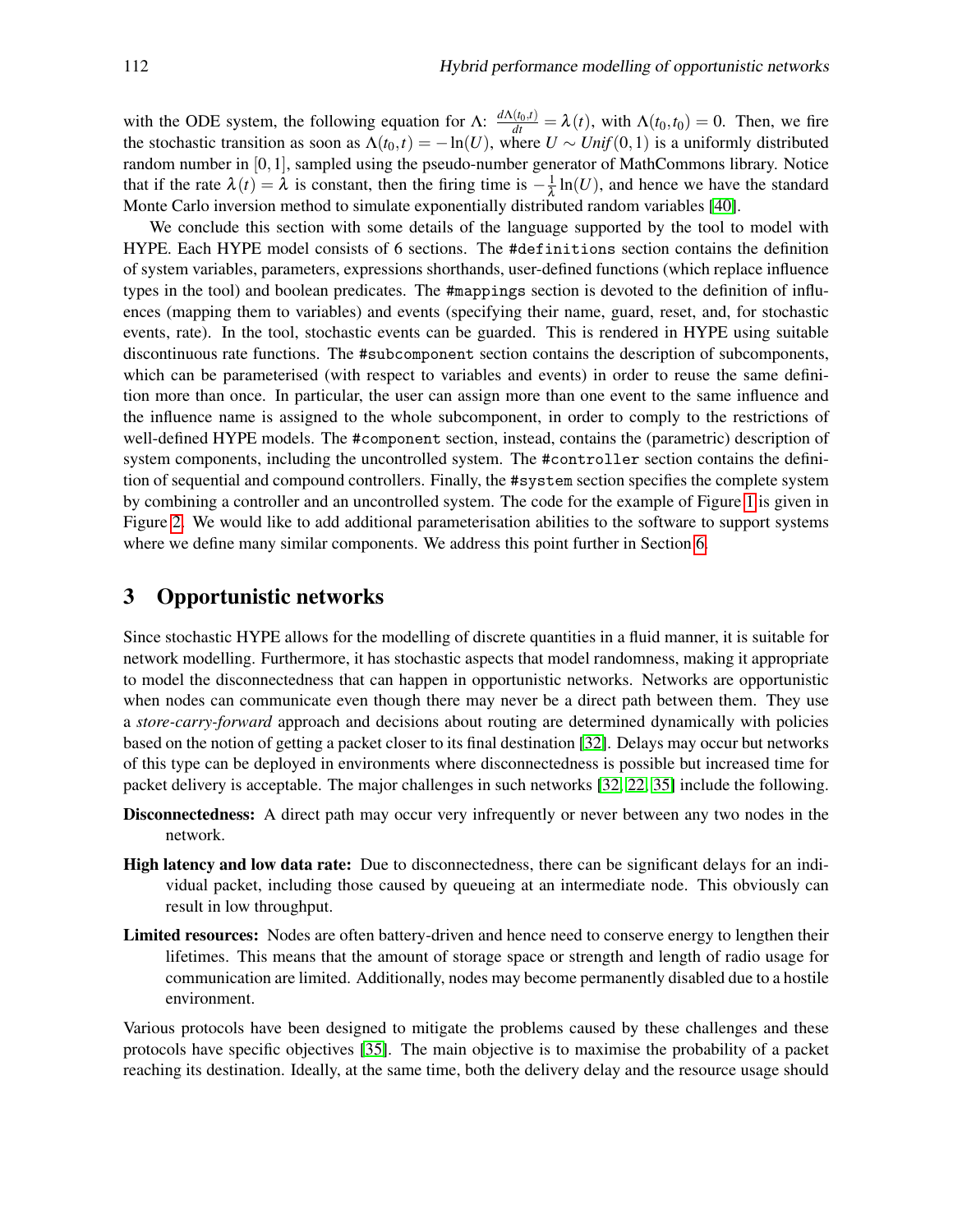be minimised. Storage capacity at nodes should be sufficient, both to cope with the inherent latency and in certain cases, to store copies of messages that could be lost.

There are different ways to categorise routing/forwarding protocols: deterministic versus stochastic [\[42\]](#page-16-5), with or without infrastructure [\[32\]](#page-16-1) or most commonly, flooding versus forwarding [\[22,](#page-15-2) [35\]](#page-16-4). In flooding protocols, packets are forwarded to many nodes. Variations include epidemic routing which is based on a model of disease transmission, where nodes that have "recovered" do not forward packets they have already seen [\[39\]](#page-16-6). Additional conditions can be added to epidemic routing to reduce resource usage. Other flooding approaches involve the estimation of the probability of delivery by a node, and this is used in deciding which nodes packets should be forwarded to. An example is PROPHET [\[30\]](#page-16-7).

In forwarding protocols, a single copy of a packet moves through the network. Decisions about which node is the best node to move to can be done by location (how close the node is to the destination node), knowledge about the network provided by oracles [\[23\]](#page-16-8) or other characteristics of the network that can be obtained by a node through interaction with other nodes. For example, the MaxProp protocol is based on historical data of path likelihood [\[9\]](#page-15-9).

In the context of our case study, two wildlife monitoring projects are of interest: ZebraNet [\[25\]](#page-16-9) and SWIM [\[36\]](#page-16-10). In the first case, zebra are fitted with collars and the data is collected by a mobile node on a vehicle that moves around the area. In second case, whales are tagged with sensors. In both cases, flooding can be used as the protocol. In flooding, whenever two animals are in sufficiently close proximity, they exchange data. In this way, assuming one animal comes close enough to the mobile nodes or base stations, there is sufficient proximity between animals, and no data buffers become full, all data will arrive at the base station. In the case of ZebraNet, the history-based protocol is also used. Here, each sensor keeps a value which gives an indication of when it last interacted with the mobile node. When deciding which neighbour sensor to send data to, the one with the highest value is chosen. This protocol has been shown to outperform the flooding protocol.

ZebraNet has similarities with carrier-based routing (which is classified by [\[32\]](#page-16-1) as routing with mobile infrastructure). In these protocols [\[24,](#page-16-11) [43\]](#page-16-12), particular mobile nodes which can be called carriers, supports, forwarders, mules or ferries, collect data from other, possibly stationary, nodes. In some protocols, only the ferries collect data and in others, non-ferry nodes exchange data as well. Our case study is based on the former.

#### 3.1 Our case study

As an initial test for our modelling of opportunistic networks, we have chosen a relatively simple scenario. Since our fluid packet approach is most useful in cases where there are large amounts of data, we consider an example where video data is captured by stationary sensors. The idea is that they are motion activated with a low number of activations expected each day. Because these sensors are required to run off battery, it is not desirable for them to have powerful enough radio to share data over distance. Hence, a vehicular ferry moves around the area in which the video sensors are located and returns to a base station where the ferry delivers the data. This scenario could occur in a wildlife reserve or any scenario where video data is to be collected, but is not required in real-time. We do not assume that the primary purpose of the vehicle involved is to collect data from the nodes. It could be involved in supply delivery or game viewing, but we do assume some flexibility in routing as we consider later.

If we assume a fixed disk size for the video sensors, and no restriction on the amount of data that can be delivered to the base station, then the parameters of interest relate to the ferry and include buffer size, route taken and speed of movement. In the next section, we discuss how this can be modelled.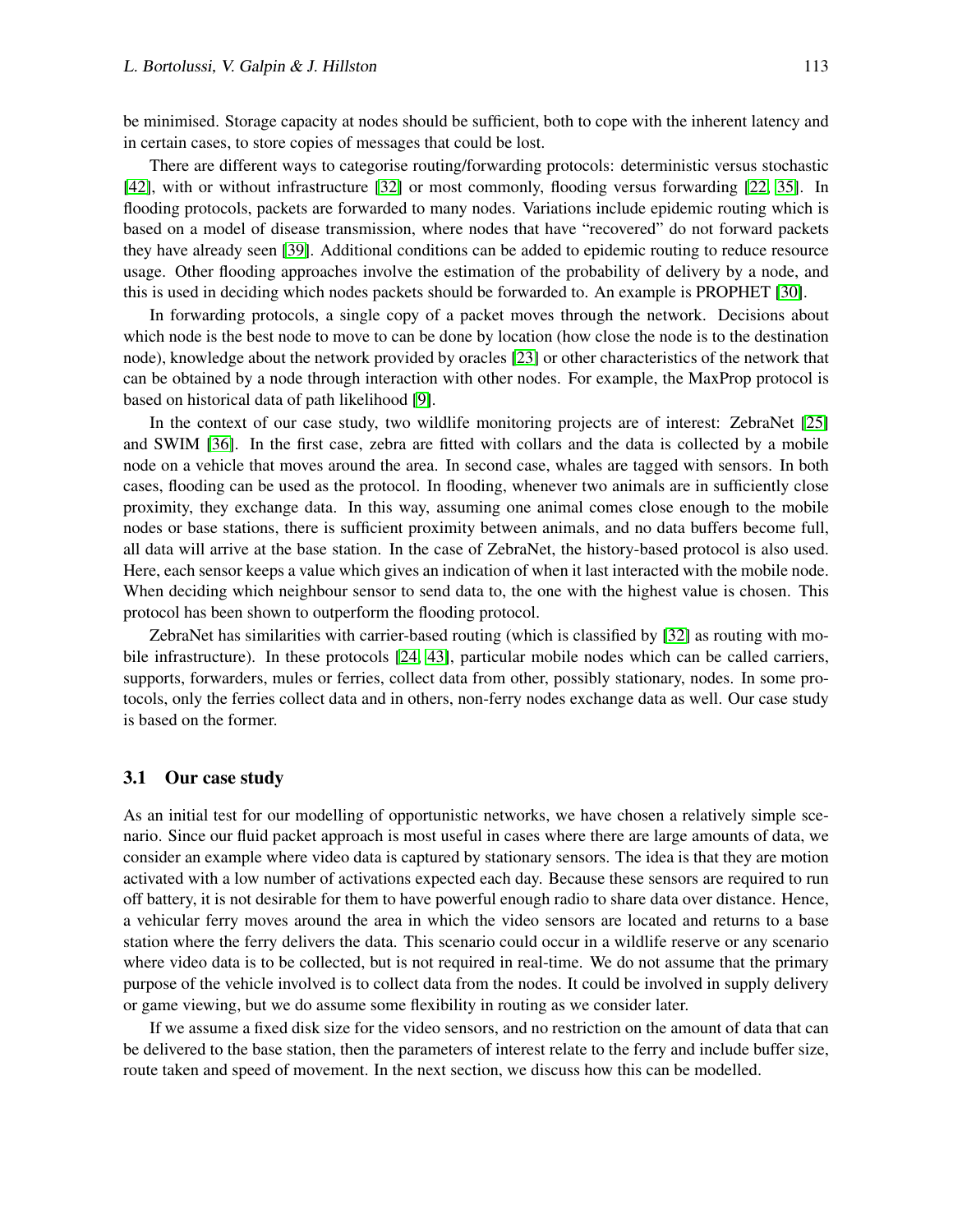# <span id="page-9-0"></span>4 A framework for modelling opportunistic networks

The basic element of our model is the network node. To be able to model opportunistic networks in the most general way, we assume that each node has a fixed buffer capacity, and that it can keep track of multiple streams of data. These streams could represent data with different priorities, data with different destinations or different types of data; or combinations of priority, destination and type.

A node should be able to accept input; offer output; discard data from the buffer, either to free up space by dropping current data or to remove stale data, and generate data. Moreover, it should be able to keep track of the total data it has dropped, input or generated. It should also be able to make decisions about what data to input (how much, which and from whom), output (how much, which and to whom) and drop (how much and which). In certain instances, it may also need to make decisions about what data to generate.

To model this node in stochastic HYPE, we require variables to capture the current buffer level for each stream, together with the lifetime input and generated data for each stream, and lifetime dropped data for each stream. This gives us variables *Level*<sub>*i*,*v*</sub>, *TotalIG*<sub>*i*,*v*</sub> and *TotalD*<sub>*i*,*v*</sub> for node *i* and stream *v*. Clearly, the value of the variables for everything except buffer levels will not decrease.

Each node has subcomponents for input, output, generation, drop and removal (where the second last term refers to discarding current data and the last term to discarding stale data). It also has two further subcomponents to keep track of data input and data generated. We have the following HYPE components for each node *i* and each stream *v*. Here, the symbol  $\approx$  indicates synchronisation on all shared events.

 $Node_{i,v} \stackrel{\textit{def}}{=} \textit{Input}_{i,v} \Join \textit{Output}_{i,v} \Join \textit{Generate}_{i,v} \Join \textit{Remove}_{i,v} \Join \textit{Drop}_{i,v} \Join \textit{KeepI}_{i,v} \Join \textit{KeepG}_{i,v}$ 

The influences that appear in *Inputi*,*<sup>v</sup>* , *Outputi*,*<sup>v</sup>* , *Generatei*,*<sup>v</sup>* and *Removei*,*<sup>v</sup>* are mapped to the variable *Level*<sub>*i*,*j*</sub>, those in *KeepI*<sub>*i*,*v*</sub> and *KeepG*<sub>*i*,*v*</sub> are mapped to the variable *TotalIG*<sub>*i*</sub>, and that in *Drop*<sub>*i*</sub>, to the variable *TotalDi*, *<sup>j</sup>* .

Each node has a controller for the first five subcomponents. Controllers are not required for the last two subcomponents since the events for these subcomponents appear in the controllers for input and generation. Controllers are required for each stream as they may need to be treated separately, for example in the case of one stream being prioritised over another.

 $ConNode_{i,v} \stackrel{\text{def}}{=} ConI_{i,v} \bowtie \text{Con}O_{i,v} \bowtie \text{Con}G_{i,v} \bowtie \text{Con}R_{i,v} \bowtie \text{Con}D_{i,v}$ 

The example in Section [2](#page-2-0) provides a very simple version of such a node which only has input and output capability. The controllers must deal with aspects such as full and empty buffers, as well as switching between different functions, for example switching between input on and input off.

The next important aspect to model is the interaction between nodes in the network. Each possible connection between two nodes (some nodes may never have the ability to connect) has a controller that synchronises on proximity and brings up the link, takes down the link at the end of proximity or due to any other condition that could cause the link to end, and then does some housekeeping. Hence, we define *ConL*<sub>*i*</sub>,*j* the controller for the link between nodes *i* and *j*.

Then for each stream of data, there is a controller that involves events that determine whether data exchange should happen for that stream and whether the link should be uni- or bidirectional. The directionality of the link depends both on the characteristics of the modelled system and the policies used. This controller also includes a housekeeping subcontroller that synchronises with the housekeeping of the controller of the link between the two nodes.

ConStream<sub>i,j,v</sub>  $\stackrel{def}{=}$  ConUni<sub>i,j,v</sub>  $\bowtie$  ConUni<sub>j,i,v</sub>  $\bowtie$  CBi<sub>i,j,v</sub>  $\bowtie$  ConTidy<sub>i,j,v</sub>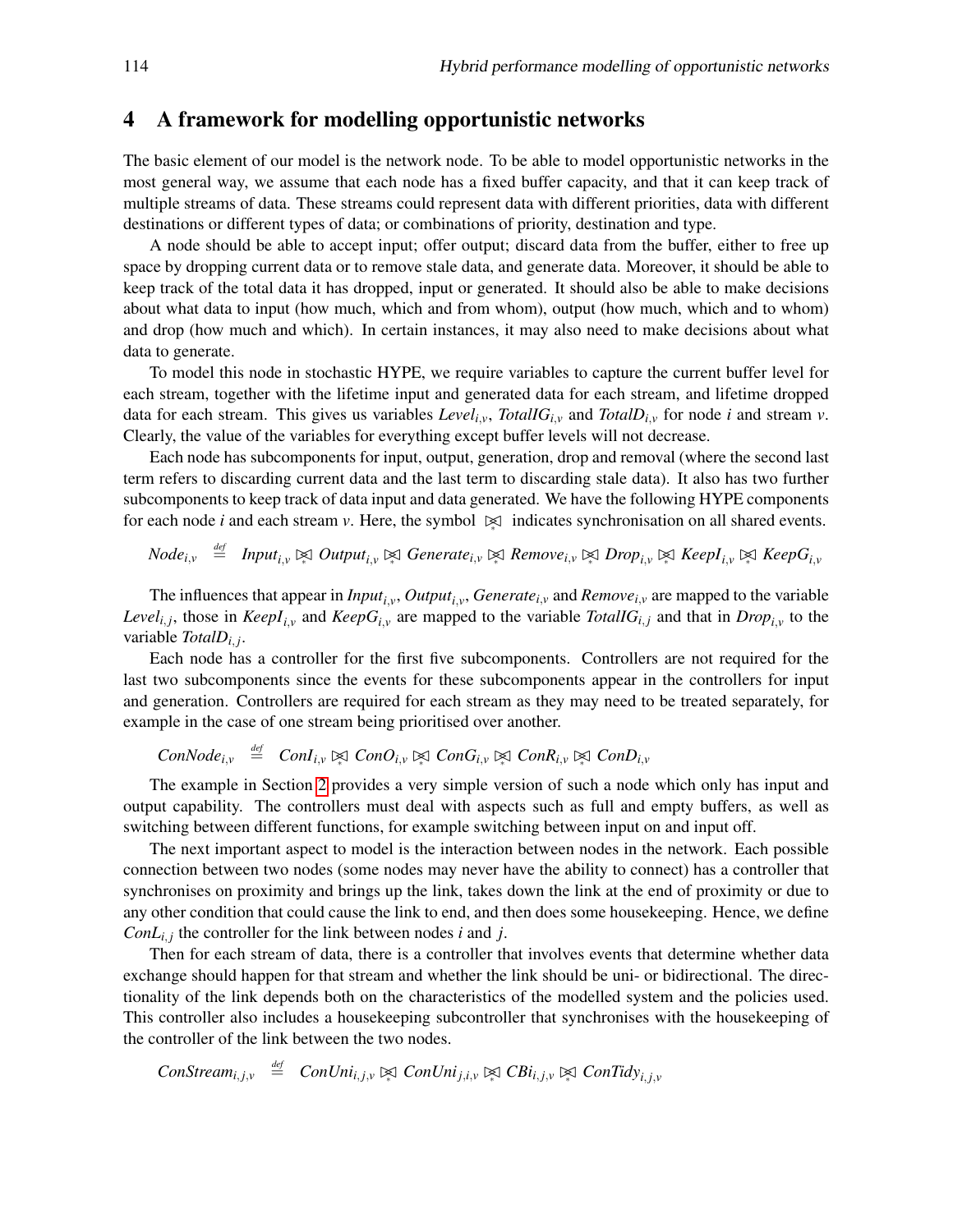Finally, there are controllers which model the proximity of nodes. This is currently done abstractly, using a random variable to capture delays between connectedness. A recent paper describes the expected meeting time between nodes for various mobility models such as random direction, random waypoint and community-based (both for homogeneous and heterogeneous nodes) and suggest that these expected values can be used as rates to describe exponential distributions [\[37\]](#page-16-13). This allows us to model these specific types of mobility in this abstract fashion. However, as future work, we plan to develop more concrete models that describe movement in two-dimensional space, since HYPE can model this type of continuous behaviour in a straightforward way.

Hence, to construct an opportunistic network model in stochastic HYPE, we need to define a number of nodes based on our template, the appropriate connection controllers and proximity controllers, and most importantly, the policies and protocols that will be used in the network. Our longer-term goal is to develop a front end that will allow a user to specify nodes, connections, policies and protocols from which a HYPE model will be generated. This will provide a simulation tool for networks that should be faster than simulators that trace every packet, when the number of packets is large.

#### 4.1 Our case study

For our specific case study, we used the basic node we have developed. Video sensor nodes require generation, discard and output capabilities; the ferry requires input and output, and the base station, input only. Possible links between nodes cover upload from sensors to the ferry and upload from the ferry to the base station. There are also two different proximity controllers: one allows the ferry to have a random route between nodes, and the other imposes a fixed route that is cyclically repeated.

In our case study, the policies are straightforward – unidirectional communication between a sensor and the ferry is set up only if the ferry is not currently communicating with another sensor. However, in a scenario with more than one ferry, it would be possible to implement a policy allowing a sensor node to choose which ferry to upload data to, making a decision based on certain ferry characteristics. Since we are dealing with a system where large amounts of data are generated, it makes sense to use this protocol rather than any other. In this scenario, it would be problematic to use flooding as the system is data bound, and hence an excessive transmission and storage of data cannot be recommended.

### <span id="page-10-0"></span>4.2 Results

The specifics of our case study are as follows: we assume that there are 10 video sensors and that the ferry only collects data during an 8 hour period, and we are interested both in what buffer size the ferry requires and how often there is contact between the ferry and a sensor (described by the mean-time-tocontact variable *MTC*), which is effectively the speed of the ferry.

Each video sensor has 250MB of disk space, and on average will record video three times a day for an average of 3 minutes each time; the video will require 10Mb for each minute. The upload speed from sensor to ferry is 1MB/s and the upload speed from ferry to base station is 30MB/s.

We consider 4 different scenarios. For *raer*, the ferry only returns to base at the end of the 8 hour period and has a random route. In the case of *raef*, the return to base is also at the end but there is a fixed route. For *rtbr* and *rtbf*, the ferry returns to base whenever it is full (incurring a penalty of extra distance to travel) and there are random and fixed routes, respectively. In the experiments to explore different values for mean time to contact, the ferry buffer size was set to 1000MB. In the experiments to consider different ferry buffer size the mean time to contact was set to 15 minutes. Each simulation took around 6.5 seconds on a standard laptop.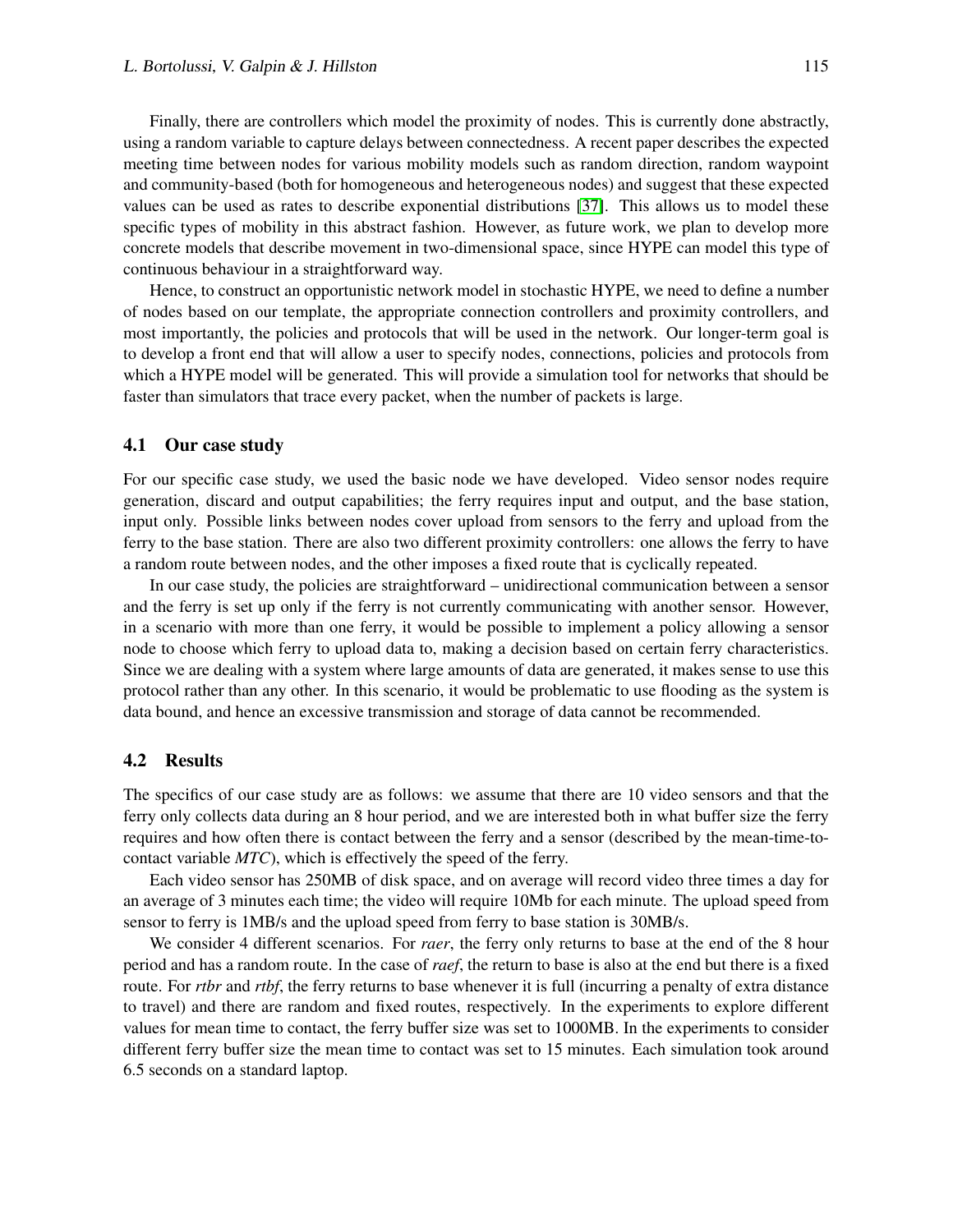

<span id="page-11-1"></span>Figure 3: Average (200 simulation runs) data dropped for different mean time to contact (*MTC*) values. The bars delimit the 95% confidence interval. See the text for the description of the four different scenarios.

When we consider data dropped versus mean time to contact (see Figure [3\)](#page-11-1), as mean time to contact increases (which means visits are less frequent) the amount of data dropped increases, which is what we would expect. In general, it can be seen that the fixed routes (*raef* amd *rtbf*) result in less data drop, which can be ascribed to fairness, in that each node get its turn whereas in the random case, it may not get a turn at all. Similarly, Figure [4](#page-12-0) show that as frequency of visits decreases, the amount of data collected by the ferry decreases, and the fixed routes (*raef* amd *rtbf*) perform better in collecting more data.

For the ferry buffer size, we found that there appeared to be limited correlation between the different protocols and amount of data dropped, shown in Figure [5.](#page-13-1) By contrast, in Figure [6,](#page-14-1) the amount of data collected by the ferry, is understandably reduced for low buffer capacities in the case where the ferry does not return to base when full (*raer* and *raef*). At the higher buffer capacities, again the fixed routes out perform the random routes.

This case study illustrates how stochastic HYPE can be used to model these networks. It is relatively straightforward to add further nodes of all types, and hence model a larger system of the same type.

# <span id="page-11-0"></span>5 Related work

Other hybrid process algebras to describe hybrid systems include  $ACP_{hs}^{srt}$  [\[6\]](#page-15-10), hybrid  $\chi$  [\[4\]](#page-15-11),  $\phi$ -calculus [\[34\]](#page-16-14) and HyPA [\[10\]](#page-15-12). The aspect of HYPE that distinguishes it from these process algebra, is that in HYPE the ODEs emerge from the semantics and are not required to be specified monolithically in the syntax because of the use of individual flows in HYPE. Additionally, unlike the process algebras mentioned and hybrid automata, it is possible to combine two HYPE models where a variable can be shared between models since it is possible to combine all the influences that apply to this shared variable. A more detailed comparison between HYPE and other hybrid modelling formalisms can be found in [\[17,](#page-15-3) [16\]](#page-15-4). To the best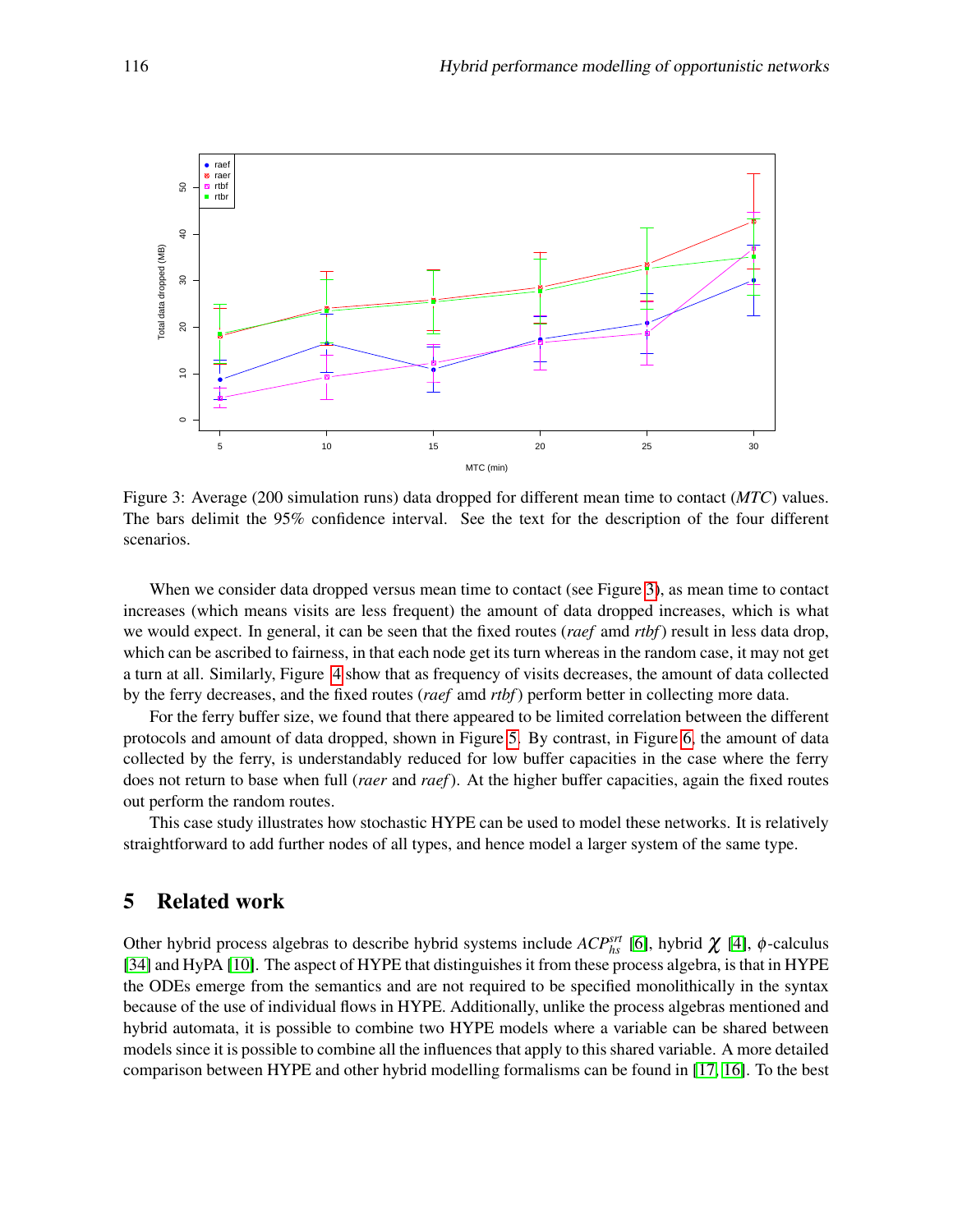

<span id="page-12-0"></span>Figure 4: Average (200 simulation runs) data collected by ferry for different mean time to contact (*MTC*) values. The bars delimit the 95% confidence interval.

of our knowledge, no hybrid process algebra has previously been used to model networks using a fluid packet approach. Recently, an approach based on rewriting logic, Hybrid Interacting Maude, has been developed [\[14\]](#page-15-13) but to date this research has focussed on thermal systems.

Other formal approaches to performance modelling of opportunistic networks have appeared in the literature in recent years. Much work has focussed on modelling the mobility patterns of nodes within the network, a feature that clearly has a strong impact on the performance that can be achieved. Examples include [\[41\]](#page-16-15) and [\[37\]](#page-16-13) in which the authors analyse the expected meeting time for various mobility models and bounds on delays. Other papers focus on the performance measures such as message delay and compare, as we do, the routing policies which may be applied. For example, Picu and Spyropoulos [\[33\]](#page-16-16) use expensive Markov Chain Monte Carlo simulation to assess optimal relay selection for multicast communication in opportunistic networks, while [\[27\]](#page-16-17) presents analytic bounds on message delivery capacity. Another example [\[31\]](#page-16-18) considers the provisioning of a network in order to minimize the delay using an analytical model based on queueing theory. Their framework is more general than ours in the sense that services, rather than simply messages, are exchanged opportunistically between nodes and results as well as service requests are also exchanged. However, it should be possible to extend our modelling framework to encompass this richer scenario. Closest to our work in terms of formality is the work of Garetto and Gribaudo, but this presents a purely discrete model in terms of a state-labelled Markov chain which is subjected to probabilistic model checking [\[19\]](#page-15-14) and is therefore limited in the size of system which can be considered.

Other simulators for opportunistic networks have been proposed, for example the ONE [\[26\]](#page-16-19) and a virtual test platform [\[12\]](#page-15-15). These simulators work at the packet and message level and do not introduce a fluidisation of data flow. Additionally, examples studied quite often consider generation rates as low as a message an hour or a day. By using a fluid approach, we can model much higher generation rates.

Lastly, we mention other fluid approaches to modelling networks (necessarily incomplete due to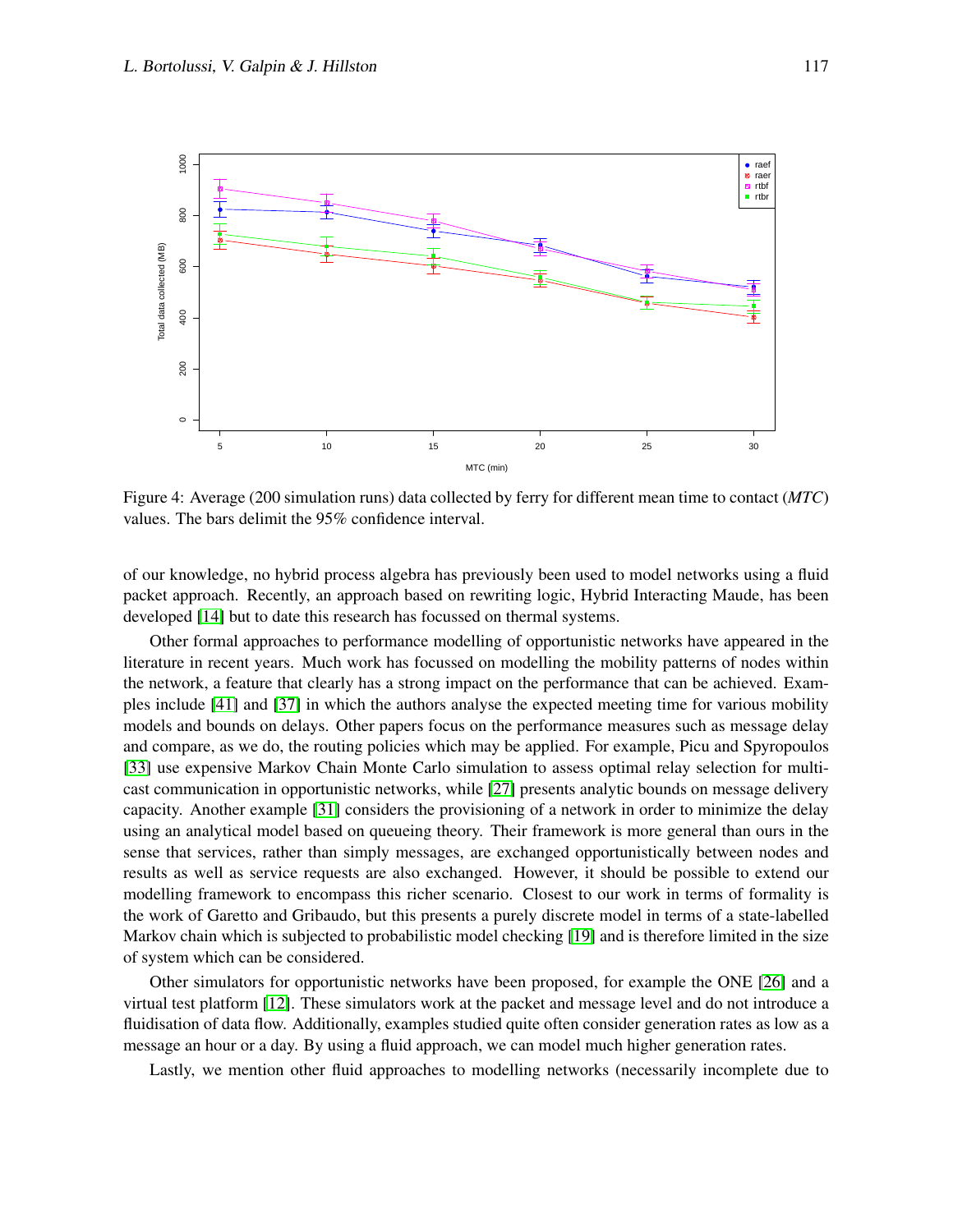

<span id="page-13-1"></span>Figure 5: Average (100 simulation runs) data dropped for different ferry buffer sizes

space constraints). These include simulation [\[29\]](#page-16-20), fluid stochastic Petri nets (FSPNs) [\[21,](#page-15-16) [38,](#page-16-21) [2,](#page-15-17) [15\]](#page-15-18) and mean field approximations [\[5,](#page-15-19) [3\]](#page-15-20). These approaches, as far as we know, have not been applied to opportunistic networks and they do not offer the compositionality that a process algebra provides.

Petri net approaches include modelling a single cell of a wireless internet access system as a deterministic and stochastic Petri net; a generalised stochastic Petri net; and a FSPN [\[2\]](#page-15-17). The FSPN model is much faster to solve than the other two, and has good accuracy apart from a few specific scenarios. The FSPN model has a single fluid place to represent the buffer of the system. Another Petri net approach presents a FSPN model of client-server interaction in a peer-to-peer network [\[15\]](#page-15-18) which is used to obtain distributions describing file transfer times. The single fluid place represents the download of a file. In both these examples, there is no flow between continuous places, and it is not clear how these models could be extended to model systems of multiple cells, or multiple clients and servers where continuous flows occur betweeen different elements of the system, in contrast to our approach.

# <span id="page-13-0"></span>6 Further research and conclusions

In terms of future work, we plan to improve the software tool in at least two directions. First, we want to improve the modularisation of the input language, allowing the modeler to write parametric templates corresponding to generic system components like ferries, data stations, and connections. Secondly, we plan to implement in the hybrid simulation more clever management of the discrete variables denoting modes of the automaton, using data structures such as dependency graphs to reduce the amount of times each guard of a discrete transition is tested. Preliminary work on this (together with bytecode on-thefly compilation of mathematical expressions) has shown a thirty-fold increase in performance over the execution time given in Section [4.2.](#page-10-0) In addition, we plan to implement a multithread support to exploit multi-core processors to reduce simulation time.

As for the opportunistic networks, exploiting modularisation of HYPE code, we plan to define a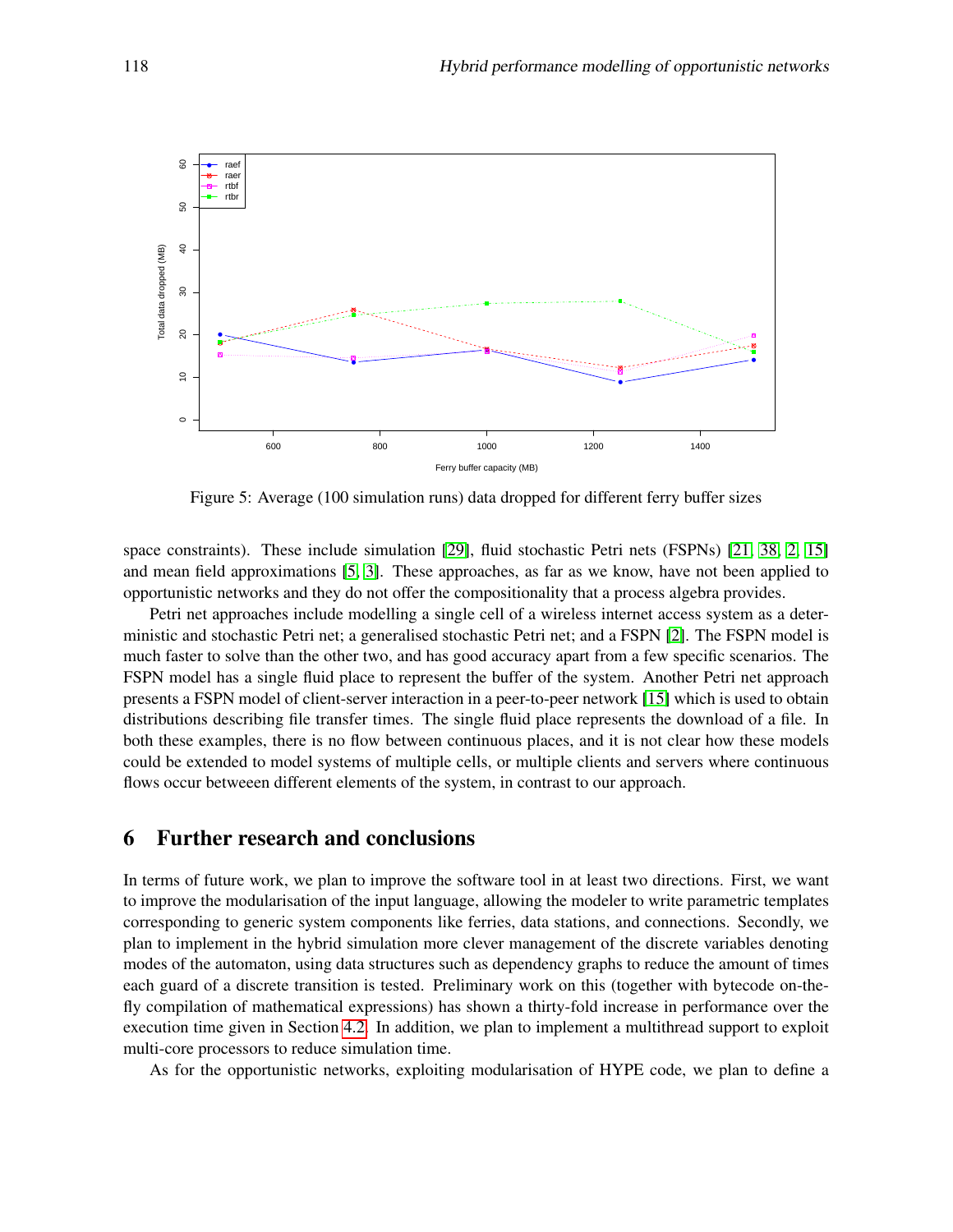

<span id="page-14-1"></span>Figure 6: Average (100 simulation runs) data collected by ferry for different ferry buffer sizes

library of components and an higher level graphical interface to construct a model. As mentioned in Section [4,](#page-9-0) we wish to investigate the use of two-dimensional models of node movement. Furthermore, we plan to explore the use of HYPE bisimulations to reduce model size when possible. In certain cases, it may also be possible to reduce a sequence of events to one event while retaining the same behaviour with respect to simulation. As mentioned in Section [4.2,](#page-10-0) it should be easy to increase the size of the networks to be modelled, and hence we will investigate how our approach scales and what limitations there might be.

As a general principle, hybrid simulation can be more efficient than discrete event simulation (without continuous flows) as long as the computation time for solving the ODEs is shorter than the computation time for simulating the events that the fluid approach removes. We wish to establish whether this principle holds in modelling opportunistic networks and what the trade-off is between efficiency and accuracy of the modelling. Currently, we have focussed on providing averages and standard deviations over a number of simulation runs. An alternative approach is to formally specify the properties we are interested in using a stochastic logic and then to apply statistical model checking.

To conclude, we have presented a general framework for constructing models of opportunistic networks using stochastic HYPE. We have illustrated this through a case study of a ferry that collects data from video nodes and delivers it to a base station. The results of our simulations of the model show, as we would expect, that fixed routes are likely to be more fair and have less data dropped and more data collected. Additionally, at low buffer sizes, the penalty of returning to the base is justified to avoid dropping data unnecessarily.

Acknowledgements: This research is supported by Royal Society International Joint Project JP090562.

# References

<span id="page-14-0"></span>[1] *Apache Commons Math Java Library*. Available at <http://commons.apache.org/math/>.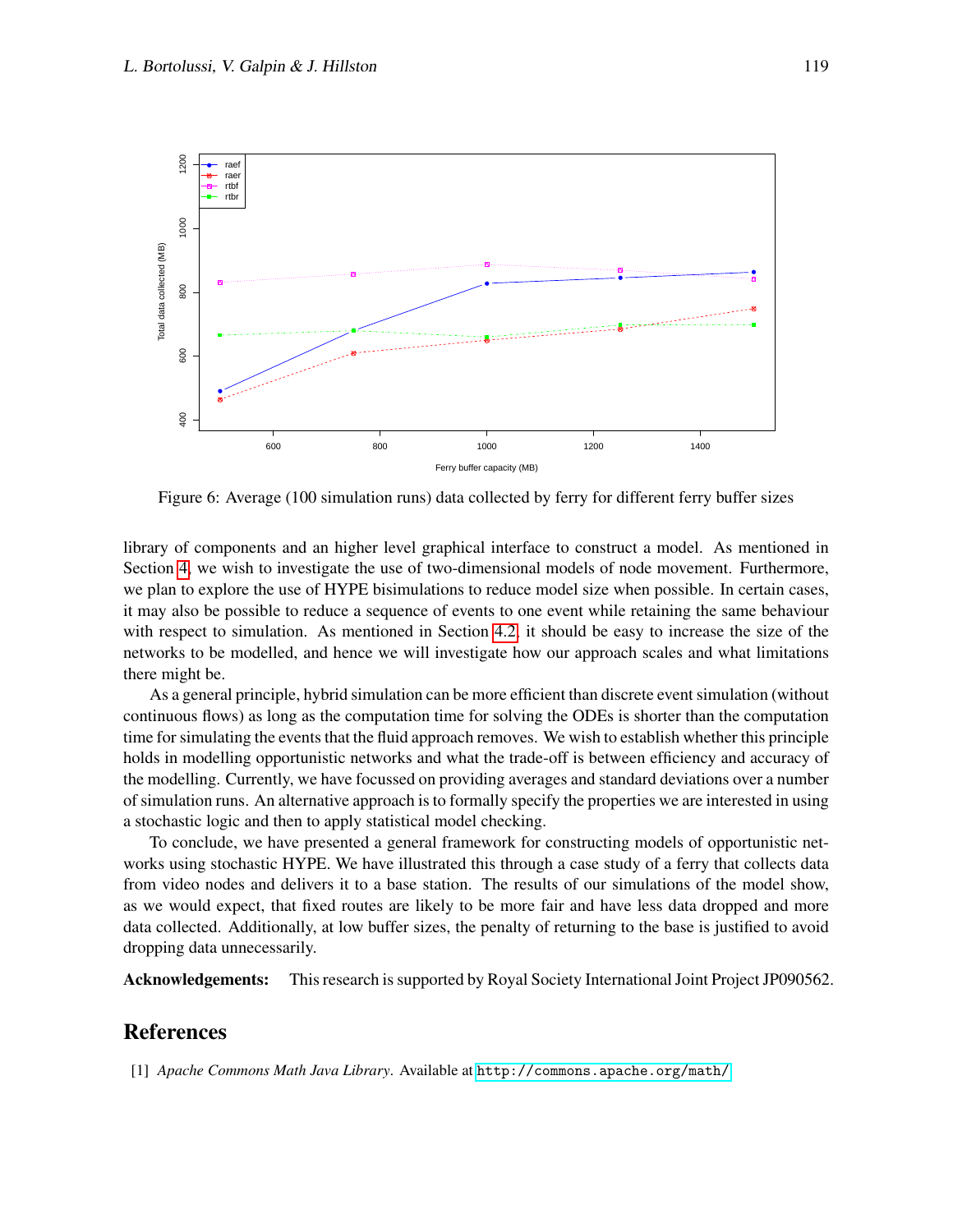- <span id="page-15-17"></span>[2] M. Ajmone Marsan, M. Gribaudo, M. Meo & M. Sereno (2001): *On Petri Net-based modeling paradigms for the performance analysis of wireless Internet accesses*. In: 9th International Workshop on Petri Nets and Performance Models, pp. 19–28, doi[:10.1109/PNPM.2001.953352.](http://dx.doi.org/10.1109/PNPM.2001.953352)
- <span id="page-15-20"></span>[3] R. Bakhshi, L. Cloth, W. Fokkink & B.R. Haverkort (2011): *Mean-field framework for performance evaluation of push-pull gossip protocols*. Performance Evaluation 68, pp. 157–179, doi[:10.1016/j.peva.2010.08.025.](http://dx.doi.org/10.1016/j.peva.2010.08.025)
- <span id="page-15-11"></span>[4] D.A. van Beek, K.L. Man, M.A. Reniers, J.E. Rooda & R.R.H. Schiffelers (2006): *Syntax and consistent equation semantics of hybrid* χ. Journal of Logic and Algebraic Programming 68, pp. 129–210, doi[:10.1016/j.jlap.2005.10.005.](http://dx.doi.org/10.1016/j.jlap.2005.10.005)
- <span id="page-15-19"></span>[5] M. Benaïm & J.-Y. Le Boudec (2008): *A class of mean field interaction models for computer and communication systems*. Performance Evaluation 65, pp. 823–838, doi[:10.1016/j.peva.2008.03.005.](http://dx.doi.org/10.1016/j.peva.2008.03.005)
- <span id="page-15-10"></span>[6] J.A. Bergstra & C.A. Middelburg (2005): *Process algebra for hybrid systems*. Theoretical Computer Science 335, pp. 215–280, doi[:10.1016/j.tcs.2004.04.019.](http://dx.doi.org/10.1016/j.tcs.2004.04.019)
- <span id="page-15-5"></span>[7] L. Bortolussi, V. Galpin & J. Hillston (2011): *HYPE with stochastic events*. In: QAPL 2011, EPTCS 57, pp. 120–133, doi[:10.4204/EPTCS.57.9.](http://dx.doi.org/10.4204/EPTCS.57.9)
- <span id="page-15-7"></span>[8] L. Bortolussi & A. Policriti (2009): *Hybrid semantics of stochastic programs with dynamic reconfiguration*. In: COMPMOD 2009, EPTCS 6, pp. 63–76, doi[:10.4204/EPTCS.6.5.](http://dx.doi.org/10.4204/EPTCS.6.5)
- <span id="page-15-9"></span>[9] J. Burgess, B. Gallagher, D. Jensen & B.N. Levine (2006): *MaxProp: Routing for vehicle-based disruptiontolerant networks*. In: INFOCOM 2006, pp. 1–11, doi[:10.1109/INFOCOM.2006.228.](http://dx.doi.org/10.1109/INFOCOM.2006.228)
- <span id="page-15-12"></span>[10] P.J.L. Cuijpers & M.A. Reniers (2005): *Hybrid process algebra*. Journal of Logic and Algebraic Programming 62, pp. 191–245, doi[:10.1016/j.jlap.2004.02.001.](http://dx.doi.org/10.1016/j.jlap.2004.02.001)
- <span id="page-15-8"></span>[11] M.H.A. Davis (1993): *Markov Models and Optimization*. Chapman & Hall.
- <span id="page-15-15"></span>[12] N.A. Deepak, R. Thareja & N.A. Nikhil (2008): *Performance analysis and evaluation of delay-tolerant network bundling protocol on a scalable virtual network test platform*. In: IET International Conference on Wireless, Mobile and Multimedia Networks, 2008, pp. 52 –55, doi[:10.1049/cp:20080143.](http://dx.doi.org/10.1049/cp:20080143)
- <span id="page-15-0"></span>[13] M.B. Elowitz & S. Leibler (2000): *A synthetic oscillatory network of transcriptional regulators*. Nature 403, pp. 335–338, doi[:10.1038/35002125.](http://dx.doi.org/10.1038/35002125)
- <span id="page-15-13"></span> $[14]$  M. Fadlisyah, P.C. Ölveczky & E. Ábrahám  $(2011)$ : *Object-oriented formal modeling and analysis of interacting hybrid systems in HI-Maude*. In: SEFM 2011, LNCS 7041, pp. 415–430, doi[:10.1007/978-3-642-](http://dx.doi.org/10.1007/978-3-642-24690-6_29) [24690-6](http://dx.doi.org/10.1007/978-3-642-24690-6_29) 29.
- <span id="page-15-18"></span>[15] R. Gaeta, M. Gribaudo, D. Manini & M. Sereno (2005): *Fluid stochastic Petri nets for computing transfer time distributions in peer-to-peer file sharing applications*. ENTCS 128, pp. 79–99, doi[:10.1016/j.entcs.2005.01.014.](http://dx.doi.org/10.1016/j.entcs.2005.01.014)
- <span id="page-15-4"></span>[16] V. Galpin, L. Bortolussi & J. Hillston: *HYPE: Hybrid modelling by composition of flows*, doi[:10.1007/s00165-011-0189-0.](http://dx.doi.org/10.1007/s00165-011-0189-0) Formal Aspects of Computing, to appear.
- <span id="page-15-3"></span>[17] V. Galpin, L. Bortolussi & J. Hillston (2009): *HYPE: a process algebra for compositional flows and emergent behaviour*. In: CONCUR 2009, LNCS 5710, pp. 305–320, doi[:10.1007/978-3-642-04081-8](http://dx.doi.org/10.1007/978-3-642-04081-8_21) 21.
- <span id="page-15-1"></span>[18] V. Galpin, J. Hillston & L. Bortolussi (2008): *HYPE applied to the modelling of hybrid biological systems*. ENTCS 218, pp. 33–51, doi[:10.1016/j.entcs.2008.10.004.](http://dx.doi.org/10.1016/j.entcs.2008.10.004)
- <span id="page-15-14"></span>[19] M. Garetto & M. Gribaudo (2006): *Performance analysis of delay tolerant networks with model checking techniques*. In: QEST 2006, pp. 73–82, doi[:10.1109/QEST.2006.42.](http://dx.doi.org/10.1109/QEST.2006.42)
- <span id="page-15-6"></span>[20] T.A. Henzinger & P.-H. Ho (1995): *HYTECH: The Cornell HYbrid TECHnology Tool*. In: Hybrid Systems II, LNCS 999, pp. 265–293, doi[:10.1007/3-540-60472-3](http://dx.doi.org/10.1007/3-540-60472-3_14) 14.
- <span id="page-15-16"></span>[21] G. Horton, V.G. Kulkarni, D.M. Nicol & K.S. Trivedi (1998): *Fluid stochastic Petri nets: Theory, applications, and solution techniques*. European Journal of Operational Research 105, pp. 184 – 201, doi[:10.1016/S0377-2217\(97\)00028-3.](http://dx.doi.org/10.1016/S0377-2217(97)00028-3)
- <span id="page-15-2"></span>[22] C.-M. Huang, K.-C. Lan & C.-Z. Tsai (2008): *A survey of opportunistic networks*. In: AINA 2008, pp. 1672–1677, doi[:10.1109/WAINA.2008.292.](http://dx.doi.org/10.1109/WAINA.2008.292)